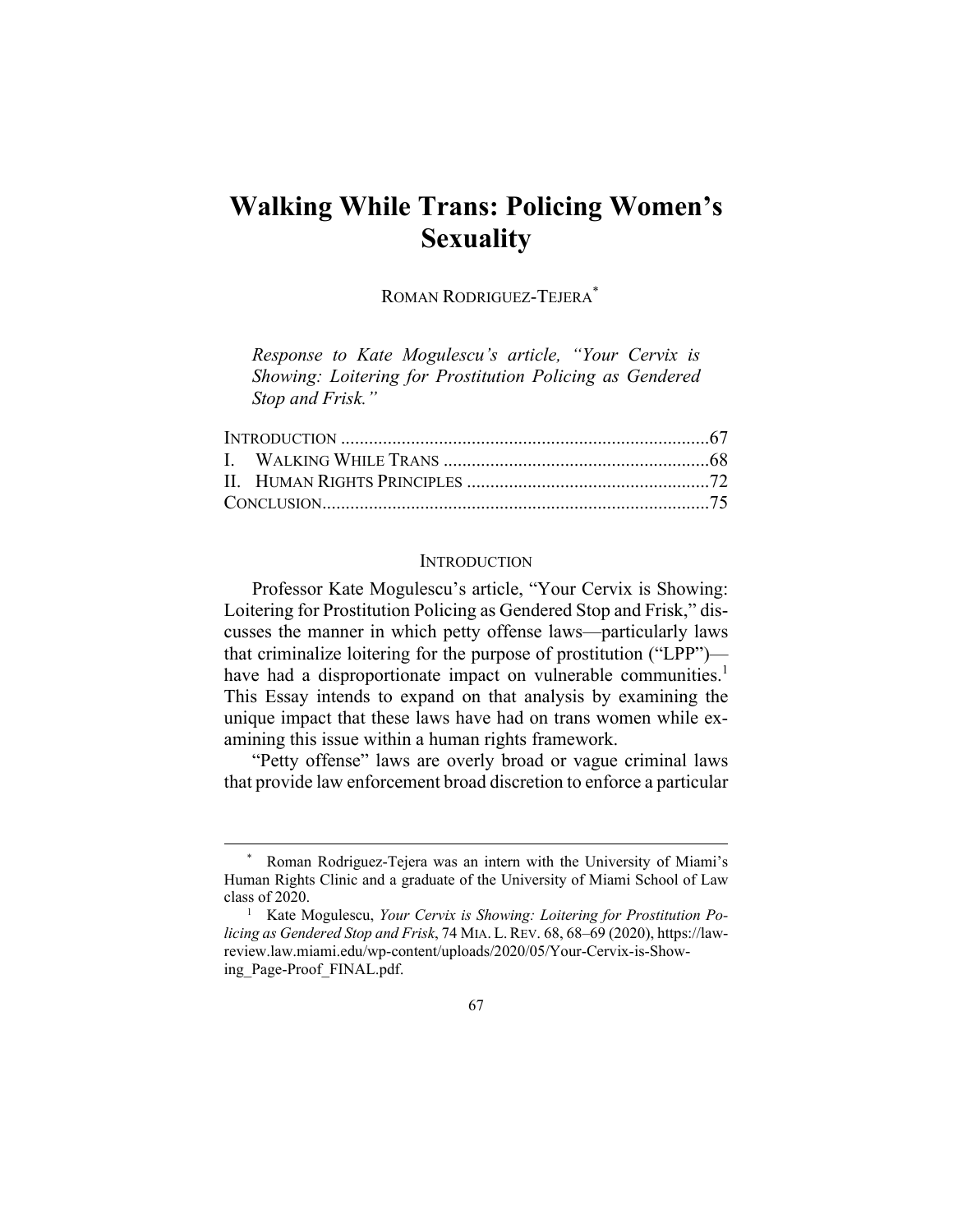vision of normative social standards.<sup>2</sup> This discretion has historically served as the basis for discrimination against vulnerable populations such as women, poor people, and LGBT+ individuals.<sup>3</sup> Alhough petty offense laws originated as early as the sixteenth century, they were most utilized by governments during the colonial era, where those laws served the colonial state's "civilizing mission" and provided the state with a legal justification for enacting institutionalized violence upon native populations.4 The British Vagrancy Act of 1824, which became the template for colonial social control, distinguished between particular classifications of undesirable populations through a "tripartite distinction" that differentiated between "idle and disorderly persons,' repeat offenders who [were] 'rogues and vagabonds,' and 'incorrigible rogues.'"5

Although many developed nations have taken steps toward repealing and decriminalizing the most well-known examples of petty offense laws, such as laws against being a rogue or vagabond, their progeny continue to proliferate. Laws like section 240.37 of New York's penal code, which criminalizes LPP,<sup>6</sup> are intentionally ambiguous so as to address underlying social anxieties, such as female sexual expression, while maintaining the veneer of being a legitimate use of the state's police powers.<sup>7</sup>

# I. WALKING WHILE TRANS

"Walking while trans" is an offshoot of the more well-known phrase "walking while black," but in either instance, the phrase describes the difficulties that minority communities—trans and black respectively—face while navigating public spaces.<sup>8</sup> For trans

<sup>&</sup>lt;sup>2</sup> JONATHON EGERTON-PETERS ET AL., INJUSTICE EXPOSED: THE CRIMINALISATION OF TRANSGENDER PEOPLE AND ITS IMPACTS, 8–9, 34–37  $(2019).$ <sup>3</sup> Id.

<sup>&</sup>lt;sup>3</sup> Id.<br><sup>4</sup> Id.

<sup>&</sup>lt;sup>4</sup> Id.<br><sup>5</sup> Id

<sup>&</sup>lt;sup>5</sup> *Id.* at 32–33.

<sup>&</sup>lt;sup>6</sup> N.Y. PENAL LAW § 240.37 (Consol. 2020).

*See* Mogulescu, *supra* note 1, at 85.

German Lopez, *"Walking While Trans": How Transgender Women of Color are Profiled*, VOX (July 21, 2015, 2:20 PM), https://www.vox.com/2015/7/21/9010093/walking-while-transgender.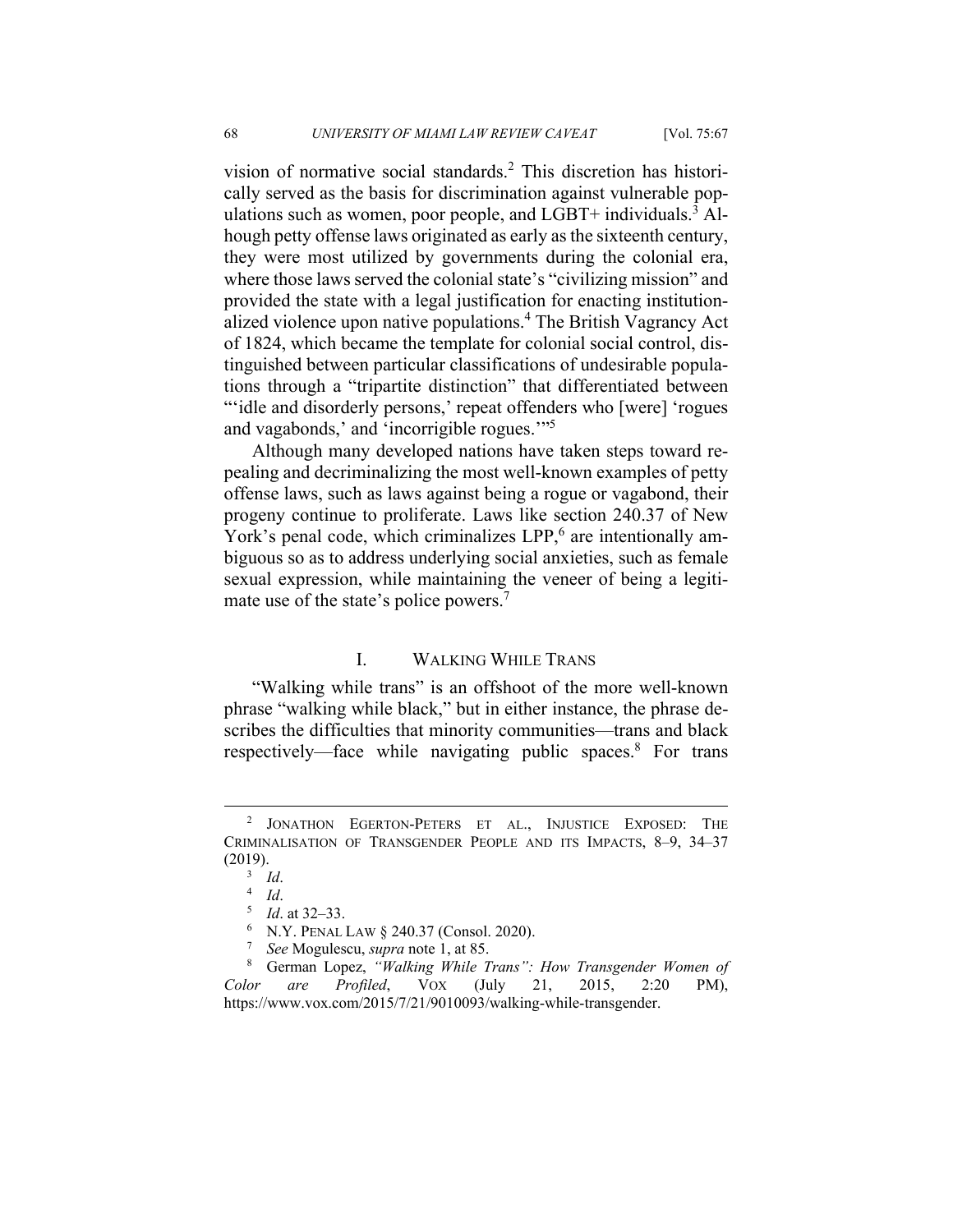women, particularly trans women of color, these difficulties can include harassment, catcalling, threats of violence, actual violence, and increased scrutiny from law enforcement.<sup>9</sup>

> Imagine walking down a crowded street and having all these eyes on you and you are trapped in a state of paranoia trying to figure out what about you it is that is making people so uncomfortable. Is it my jawline? My forehead? Do people think I look like a man? It's such a complex feeling as someone who wants to feel included in society.10

Recently, section 240.37 of the New York penal code has renewed discussion regarding the mistreatment of trans women by law enforcement. Section 240.37 allows police to arrest people for allegedly loitering "for the purpose of engaging in prostitution."<sup>11</sup> The purported legislative intent of the law was to curb harassment by "brazen" sex workers that would grab at men as they walked by. $12$ To establish that particular conduct falls within the statute, the state must demonstrate "loitering plus additional objective conduct evincing that the observed activities are for the purpose of prostitution."<sup>13</sup> That being said, the statute is silent as to the specific criteria for determining whether a woman has sufficiently manifested her intent to engage in prostitution, leaving that determination at the discretion of law enforcement.<sup>14</sup> However, whether an officer believes that a woman *looks* like a sex worker is often informed by biases based on race, gender, socioeconomic status, and sexuality.15

For trans women, societal biases rooted in pornography and the pathologizing of trans identity as a fetishistic mental disorder has

<sup>9</sup>

<sup>&</sup>lt;sup>9</sup> Id.<br><sup>10</sup> MIC, *Walking While Trans*, YOUTUBE (Dec. 29, 2017), https://youtu.be/IS- $3ZqdtPvw.$ <br><sup>11</sup> § 240.37.

<sup>&</sup>lt;sup>12</sup> People v. McGinnis, 972 N.Y.S. 2d 882, 886 (N.Y. Crim. Ct. Oct. 15, 2013).

<sup>&</sup>lt;sup>13</sup> Id. at 888 (citing People v. Smith, 378 N.E. 2d 1032, 1036 (N.Y. 1978)).<br><sup>14</sup> See § 240.37.<br><sup>15</sup> U.S. DEP'T. OF JUST., IDENTIFYING AND PREVENTING GENDER BIAS IN LAW

ENFORCEMENT RESPONSE TO SEXUAL ASSAULT AND DOMESTIC VIOLENCE, 3, 7– 8 (2015), https://www.justice.gov/opa/file/799366/download.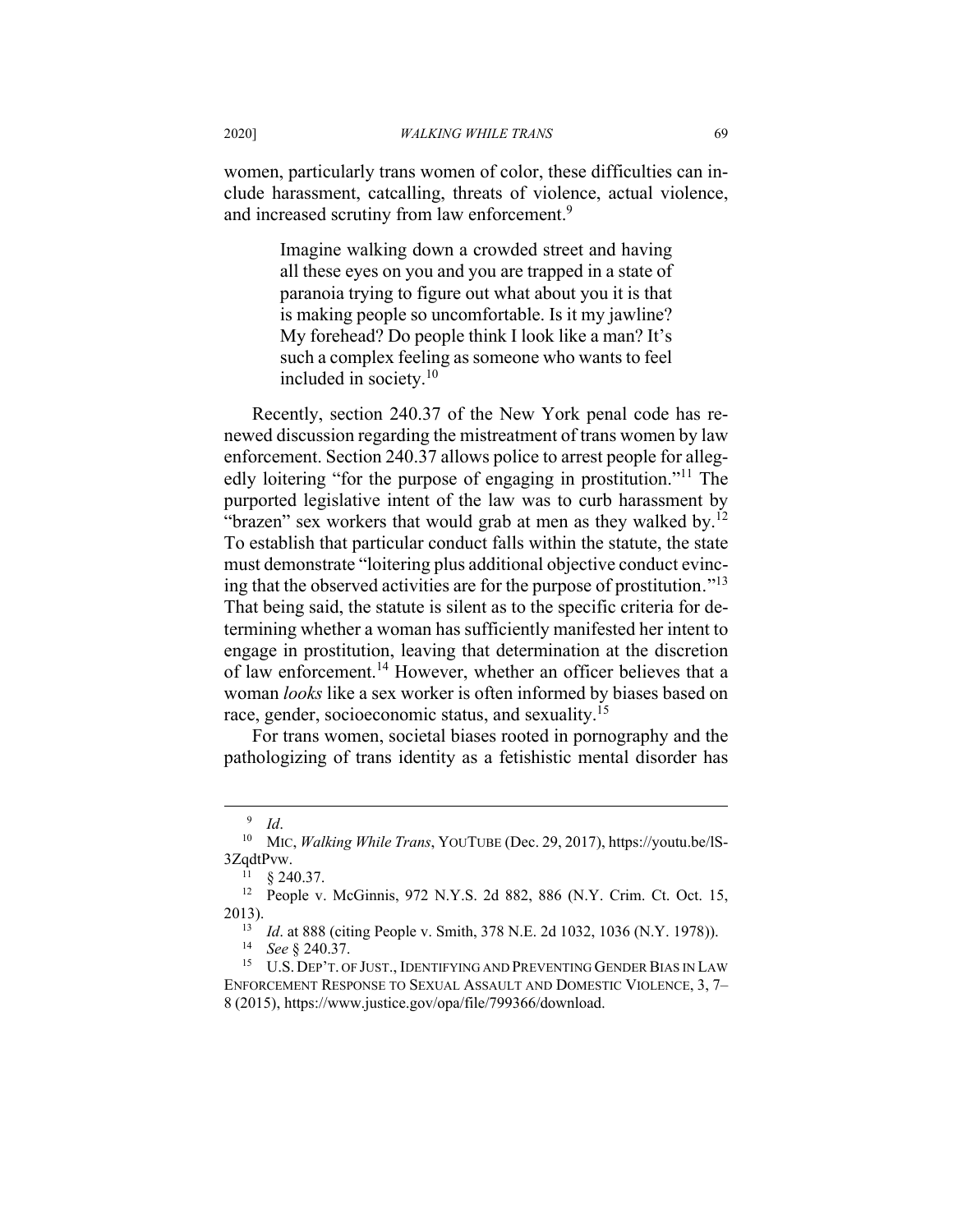created a cultural logic that frames trans women as inherently hypersexual in the United States.16 In 2005, Amnesty International documented that "subjective and prejudiced perceptions of transgender women as sex workers often play a significant role in officers' decisions to stop and arrest transgender women."<sup>17</sup>

> For decades, the general public, and especially the media, have had a lurid fascination with trans people's bodies and sexualities. From talk shows like Jerry Springer, to reality shows like There's Something About Miriam, novels like Myra Breckinridge, and the countless movies that portray trans women almost exclusively as either sex workers, sexual predators and sexual deviants. This hypersexualization of transgenderism predominantly targets trans women and others on the trans feminine spectrum because in a world where women are routinely objectified, and where a woman's worth is often judged based on her sexual appeal, it is no surprise that many people presume that those of us who were assigned a male sex at birth, but who identify as women and/or dress in a feminine manner, must do so for primarily sexual reasons.<sup>18</sup>

<sup>16</sup> Nihils Rev & Fiona Maeve Geist, *Staging the Trans Sex Worker*, TRANSGENDER STUD. Q., 112, 115 (2017); *see also* JULIA SERANO, WHIPPING GIRL: A TRANSSEXUAL WOMAN ON SEXISM AND THE SCAPEGOATING OF FEMININITY 134 (2007) ("[The] most popular images and impressions of trans women revolve around sexuality: from 'she-male' and 'chicks with dicks' pornography to media portrayals of us as sexual deceivers, prostitutes, and sex workers. And of course, there are the recurring themes of trans women who transition in order either to gain the sexual attention of men or to fulfill some kind of bizarre sex fantasy (both of which appear regularly in the media, and also in [J. Michael] Bailey and [Ray] Blanchard's model of MTF transgenderism).").<br><sup>17</sup> AMNESTY INT'L USA, STONEWALLED: POLICE ABUSE AND MISCONDUCT

AGAINST LESBIAN, GAY, BISEXUAL AND TRANSGENDER PEOPLE IN THE U.S., 22, 25 (2005), https://www.amnesty.org/download/Docu-

ments/84000/amr511222005en.pdf.<br><sup>18</sup> Julia Serano, *Stop Sexualizing Us!*, JULIA SERANO: TRANSGENDER PSYCH., DIAGNOSES, THEORIES, & HEALTHCARE (May 18, 2009), http://www.juliaserano.com/TSetiology.html#APAprotest09.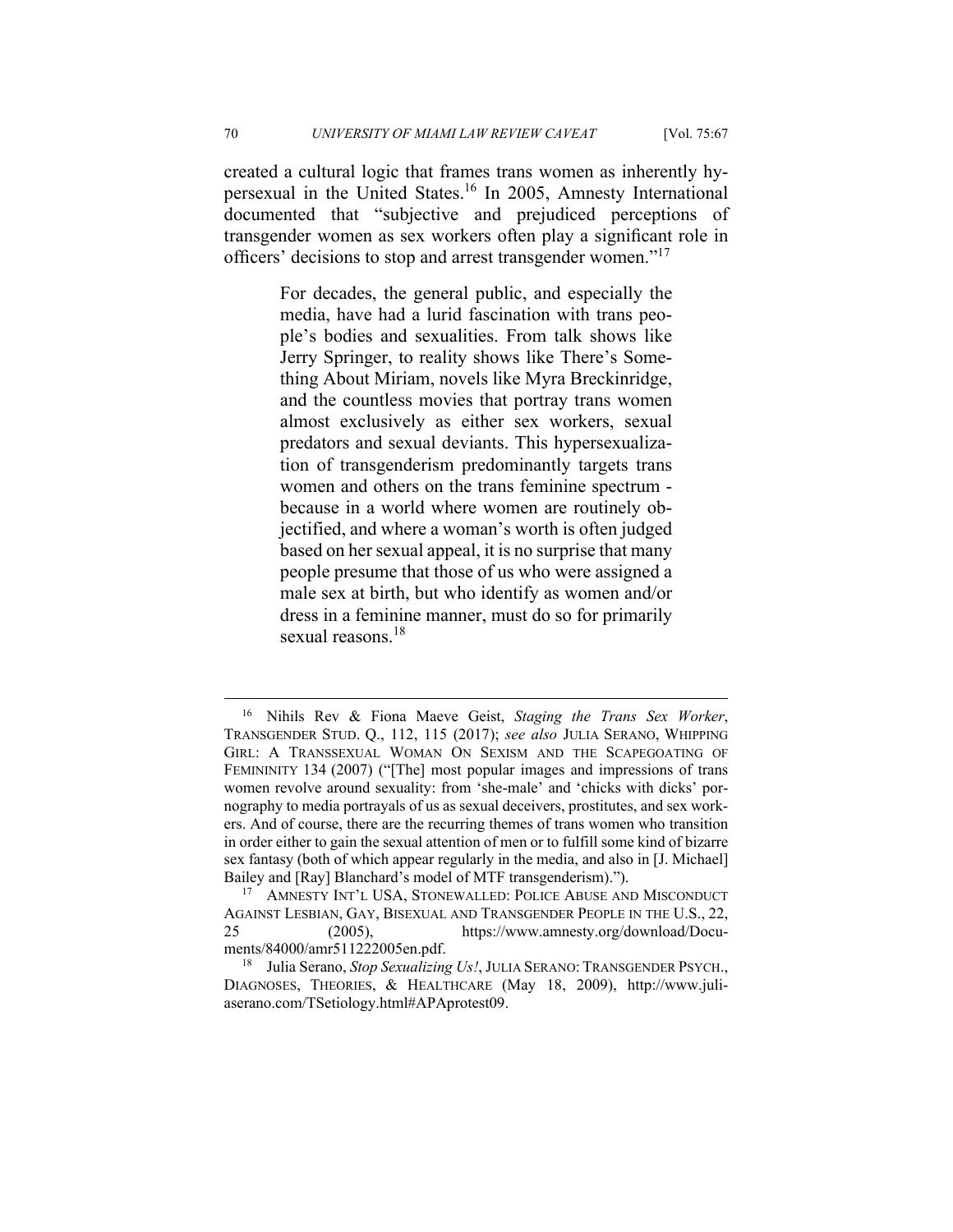In New York, that means that trans women like Raquel, a 23 year-old college student, can find themselves arrested and loaded into an unmarked police vehicle as they walk home after turning down the advances of an unknown man.<sup>19</sup> Arrests like this are not isolated incidents; they fall within a larger pattern of "sweeps" that target poor communities of color and result in the police arresting dozens of trans women within a matter of months.<sup>20</sup> However, even these disproportionately high estimates may be underreporting the true impact on the trans community given that police often misgender trans arrestees, making statistical analysis difficult.<sup>21</sup>

> What is a manifestation charge? That's basically criminalizing everyday action [based on] what area of town you're in, what you're wearing, talking to [passersby], hailing a taxi, having condoms on you, asking someone if they are a cop. What these laws do is basically criminalize everyday action, and so it disproportionally targets women of color and trans women of color.<sup>22</sup>

Equally disturbing is that the standard of conduct that constitutes probable cause for arrest when the "perpetrator" is female is not equal to the standard applied to men. By way of example, Bustle, an online American women's magazine, published a story about a homeless man, named "Joe," who approaches dozens of random women on the streets of New York City and flirts with them in order to get quick sex and a place to sleep.<sup>23</sup> However, the article does not frame Joe as a sex worker despite the fact that his conduct is a quintessential encapsulation of the type prohibited under section 240.37 of the New York penal code.<sup>24</sup> Joe is not alone. Many online resources encourage men to publicly approach women at random and

<sup>19</sup> Emma Whitford, *When Walking While Trans Is a Crime*, THE CUT (Jan. 31, 2018), https://www.thecut.com/2018/01/when-walking-while-trans-is-a-

crime.html. 20 *Id*. 21 *Id*. 22 LAURA FLANDERS SHOW, *Walking While Trans: Interview with Activist Monica Jones*, YOUTUBE (June 1, 2015), https://youtu.be/P1VGlvmL7x4.<br><sup>23</sup> BUSTLE, *Homeless Millennial Survives by Picking Up Women Every Night* 

*<sup>[</sup>Insights]*, YOUTUBE (Sept. 15, 2014), https://youtu.be/bmav517MQJc. 24 *See id*.; N.Y. PENAL LAW § 240.37 (Consol. 2020).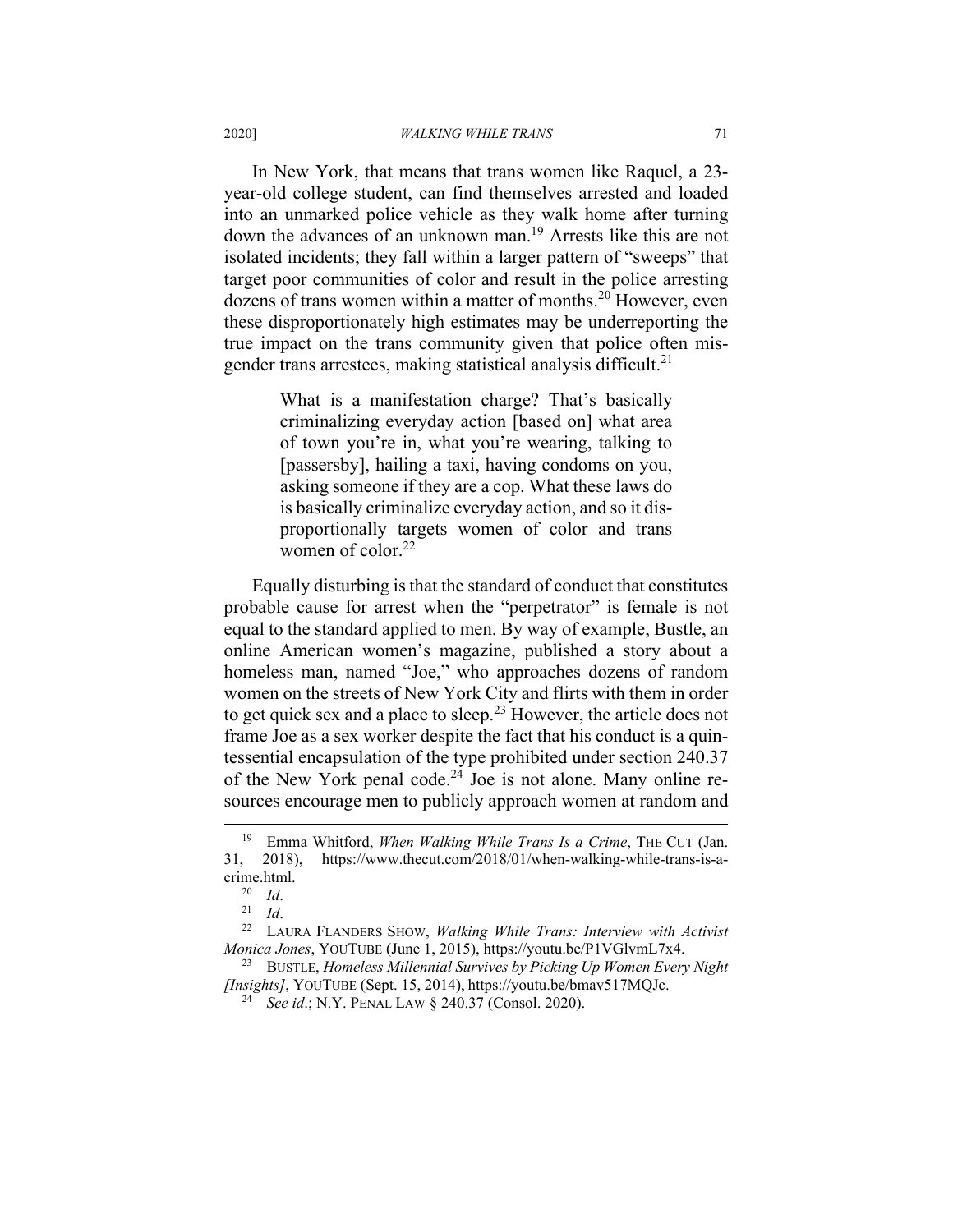flirt or even express their sexual expectations in hopes of sexual conquest.<sup>25</sup> Because the overt, even aggressive, expression of male sexual desire is a normalized feature of our society, this conduct is viewed as—at worst—"sleazy," but not criminal.<sup>26</sup>

Conversely, section 240.37 of the New York penal code and laws of its ilk seem to express a particular vision of womanhood that presupposes the nonexistence or invisibility of female sexuality. $27$ Indeed, it is this assumption that makes the existence of trans identity so transgressive, given its inherent connection with sex and sexuality in the cultural imagination. For trans women, one does not need to dress provocatively. For trans women, merely occupying and existing in a public space is a provocative act.

# II. HUMAN RIGHTS PRINCIPLES

Human rights principles are intended to articulate an interwoven set of rights that the international organizations such as the U.N. consider essential to the preservation of human dignity.28 The repeated and targeted harassment that trans women have experienced by law enforcement constitutes a violation of numerous human rights principles, including (1) the right to liberty and security of person and  $(2)$  freedom of movement.<sup>29</sup> These rights are enshrined in numerous international documents, including the Universal Declaration of Human Rights ("UDHR"), which the international community generally considers the foundation of international human

<sup>25</sup> *See, e.g.*, *How to Get Laid in New York City – Where to Pick Up and Date Girls*, HOOKUP TRAVELS, https://hookuptravels.com/wiki/New\_York\_City (last updated Aug. 27, 2020, 8:15 PM).<br><sup>26</sup> Heather Hlavka, *Normalizing Sexual Violence: Young Women Account for* 

*Harassment and Abuse*, 28 GENDER & SOC'Y 337, 339–40 (2014) ("'[N]ormative heterosexuality' involves a 'presumption that men have a special and overwhelm-

ing "urge" or "drive" toward heterosexual intercourse.'"). 27 *See*, *e.g.*, § 240.37. 28 *What are Human Rights?*, OFF. OF THE HIGH COMM'R FOR HUM. RTS., https://www.ohchr.org/en/issues/pages/whatarehumanrights.aspx (last visited Oct. 16, 2020).<br><sup>29</sup> G.A. Res. 217 (III) A, Universal Declaration of Human Rights, arts. 3, 13

<sup>(</sup>Dec. 10, 1948) [hereinafter UDHR].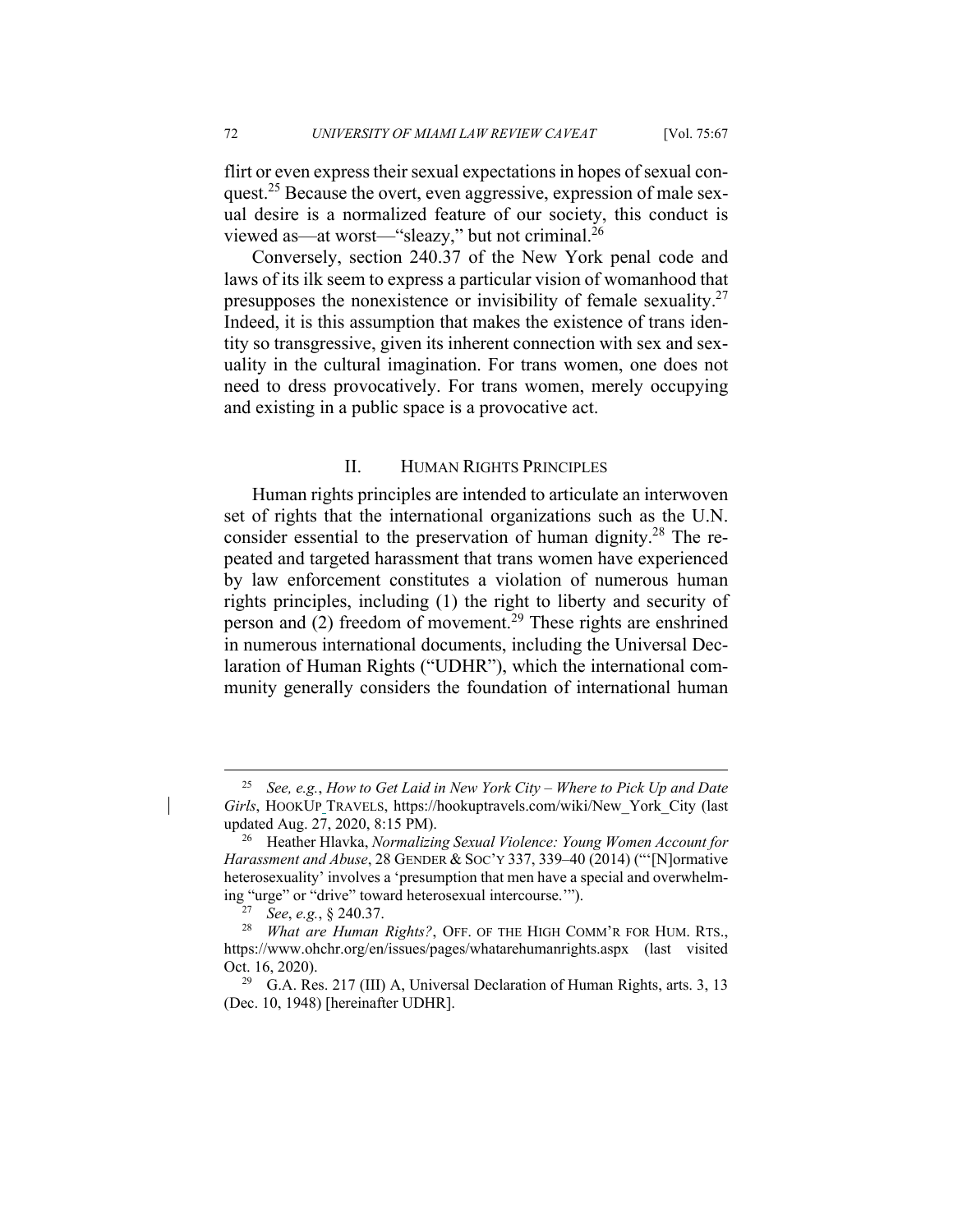rights law.30 Notably, Eleanor Roosevelt's influence in drafting the UDHR arguably means that many of the human rights principles it articulates are a reflection of American constitutional principles.<sup>31</sup> Therefore, although human rights principles have no direct enforcement mechanism at law in the United States, its common ancestry with American constitutional law offers a unique lens with which to consider issues that implicate human dignity.<sup>32</sup>

Arrests on the basis of discriminatory biases toward trans women are, by definition, an arbitrary interference with the liberty and security of trans women. The UDHR states that "everyone has the right to liberty and security of person"33 and further safeguards this right with the requirement under Article 9 that "[n]o one shall be subjected to arbitrary arrest, detention or exile."34 Indeed, the U.N. considers this requirement "of crucial importance, for most of the other rights enumerated in the [UDHR] cannot be enjoyed or exercised if a person is not free."<sup>35</sup> Notably, the "arbitrariness" of a given arrest is not cured by the existence of a statute that permits such arrests; rather, those statutes were intended to more broadly safeguard against "elements of inappropriateness, injustice, [and] lack of predictability  $\dots$ ."<sup>36</sup>

In *Edwards v. California*, the Supreme Court seemed to echo the international principles articulated in the right to freedom of movement and liberty and security of person; however, it cited neither

<sup>30</sup> *Id*.; *see The Foundation of International Human Rights Law*, UNITED NATIONS, https://www.un.org/en/sections/universal-declaration/foundation-international-human-rights-law/index.html (last visited Oct. 16, 2020). 31 *See Women Who Shaped the Universal Declaration*, UNITED NATIONS,

https://www.un.org/en/observances/human-rights-day/women-who-shaped-theuniversal-declaration (last visited Oct. 16, 2020). 32 *How Has the United States Handled Human Rights Issues in the Past &* 

*Today?*, ADVOC. HUM. RTS., https://www.theadvocatesforhumanrights.org/human\_rights\_and\_the\_united\_states#US%20Constitution%20and%20UDHR (last

visited Oct. 16, 2020).<br><sup>33</sup> UDHR, *supra* note 29, art. 3.<br><sup>34</sup> Id. art. 9.<br><sup>35</sup> UN DEP'T OF ECON. & SOC. AFFAIRS, STUDY OF THE RIGHT OF EVERYONE TO BE FREE FROM ARBITRARY ARREST, DETENTION AND EXILE, at 38, U.N. Doc. E/CN.4/826 (1962).<br><sup>36</sup> Hum. Rts Comm., General Comment No. 35: Article 9 (Liberty and secu-

rity of person), ¶ 12, U.N. Doc. CCPR/C/GC/35 (Dec. 16, 2014).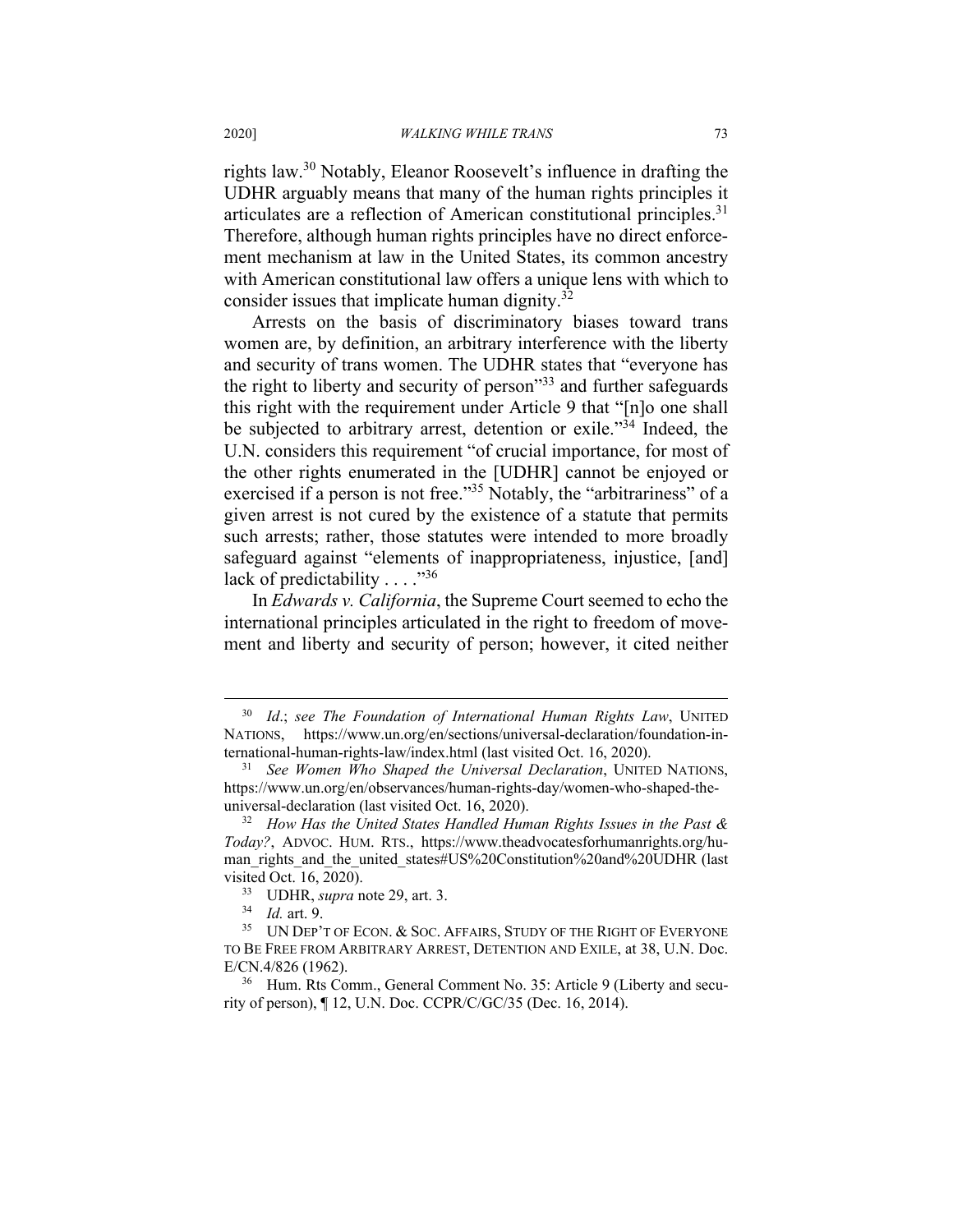principle directly.37 In *Edwards*, the Supreme Court considered a challenge to a California statute that made it illegal to bring an "indigent person" into the state.<sup>38</sup> The Court concluded that the California statute is "not a valid exercise of the police power of California, [and] it imposes an unconstitutional burden upon interstate commerce."<sup>39</sup> Importantly, the Court noted that it does "not think that it will now be seriously contended that because a person is without employment and without funds he constitutes a 'moral pesti $l$ ence." $^{,940}$ 

Furthermore, restricting the movement of an individual on the basis of that person's identity or status constitutes a violation of international human rights law. Under the UDHR, "[e]veryone has the right to freedom of movement and residence within the borders of each State."<sup>41</sup> "To deny any one, not lawfully imprisoned, the right to travel the highways, to buy goods, to eat bread, to attend divine worship, and the like, simply because he or she happens, for the time being, to belong to an unfortunate class, is an unwarranted use of the police power."42

The "right of free access" within and among the states was among the few fundamental rights that the Supreme Court originally identified as guaranteed by federal citizenship.<sup>43</sup> However, the arbitrary detainment and arrest of trans women, which law enforcement *perceive* to be sex workers (a perception that is inextricably linked

<sup>37</sup> *See generally* Edwards v. California, 314 U.S. 160 (1941). 38 *Id*. at 171. 39 *Id*. at 177. 40 *Id.*; *see also* Robin Yeamans, *Constitutional Attacks on Vagrancy Laws*, 20 STAN. L. REV. 782, 788 (1968) (citing Fenster v. Leary, 229 N.E.2d 426, 430 (N.Y. 1967)) (highlighting that Court of Appeals of New York has held that "vagrancy laws 'were never intended to be an may not be used as an administrative short cut to avoid the requirements of constitutional due process in the administration of criminal justice.'").<br><sup>41</sup> UDHR, *supra* note 29, art. 13.<br><sup>42</sup> RISA GOLUBOFF, VAGRANT NATION: POLICE POWER, CONSTITUTIONAL

CHANGE, AND THE MAKING OF THE 1960S 152 (2016) (citation and internal quotation omitted). Additionally, the International Covenant on Civil and Political emphasizes that "[e]veryone lawfully within the territory of a State shall, within that territory, have the right to liberty of movement and freedom to choose his residence." International Covenant on Civil and Political Rights art. 12, ¶ 4, Dec. 16, 1966, 999 U.N.T.S. 171. 43 *See* Slaughter-House Cases, 83 U.S. 36, 79–80 (1872).